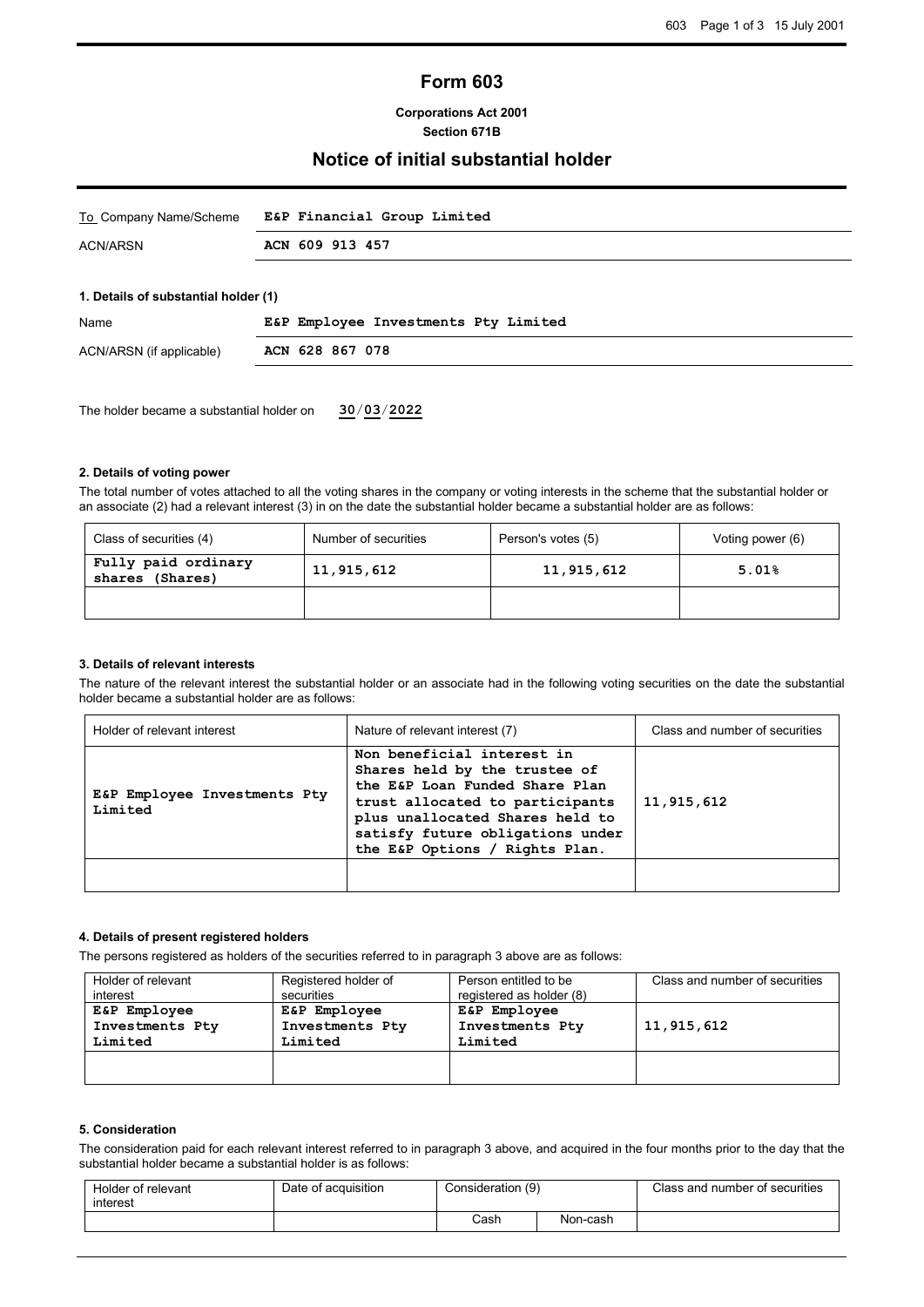| Refer to Annexure A |  |  |
|---------------------|--|--|
|                     |  |  |

## **6. Associates**

The reasons the persons named in paragraph 3 above are associates of the substantial holder are as follows:

| Name and ACN/ARSN (if applicable) | Nature of association |
|-----------------------------------|-----------------------|
| N.A                               | N.A                   |
|                                   |                       |

#### **7. Addresses**

The addresses of persons named in this form are as follows:

| Name                                    | Address                                             |
|-----------------------------------------|-----------------------------------------------------|
| E&P Employee Investments<br>Pty Limited | Level 15, 100 Pacific Highway North Sydney NSW 2060 |
|                                         |                                                     |

# **Signature**

| print name | Paul Ryan | capacity | Director   |
|------------|-----------|----------|------------|
| sign here  |           | date     | 01/04/2022 |

#### **DIRECTIONS**

- (1) If there are a number of substantial holders with similar or related relevant interests (eg. a corporation and its related corporations, or the manager and trustee of an equity trust), the names could be included in an annexure to the form. If the relevant interests of a group of persons are essentially similar, they may be referred to throughout the form as a specifically named group if the membership of each group, with the names and addresses of members is clearly set out in paragraph 7 of the form.
- (2) See the definition of "associate" in section 9 of the Corporations Act 2001.
- (3) See the definition of "relevant interest" in sections 608 and 671B(7) of the Corporations Act 2001.
- (4) The voting shares of a company constitute one class unless divided into separate classes.
- (5) The total number of votes attached to all the voting shares in the company or voting interests in the scheme (if any) that the person or an associate has a relevant interest in.
- (6) The person's votes divided by the total votes in the body corporate or scheme multiplied by 100.
- (7) Include details of:
	- (a) any relevant agreement or other circumstances by which the relevant interest was acquired. If subsection 671B(4) applies, a copy of any document setting out the terms of any relevant agreement, and a statement by the person giving full and accurate details of any contract, scheme or arrangement, must accompany this form, together with a written statement certifying this contract, scheme or arrangement; and
	- (b) any qualification of the power of a person to exercise, control the exercise of, or influence the exercise of, the voting powers or disposal of the securities to which the relevant interest relates (indicating clearly the particular securities to which the qualification applies).

See the definition of "relevant agreement" in section 9 of the Corporations Act 2001.

- (8) If the substantial holder is unable to determine the identity of the person ( eg. if the relevant interest arises because of an option) write "unknown".
- (9) Details of the consideration must include any and all benefits, money and other, that any person from whom a relevant interest was acquired has, or may, become entitled to receive in relation to that acquisition. Details must be included even if the benefit is conditional on the happening or not of a contingency. Details must be included of any benefit paid on behalf of the substantial holder or its associate in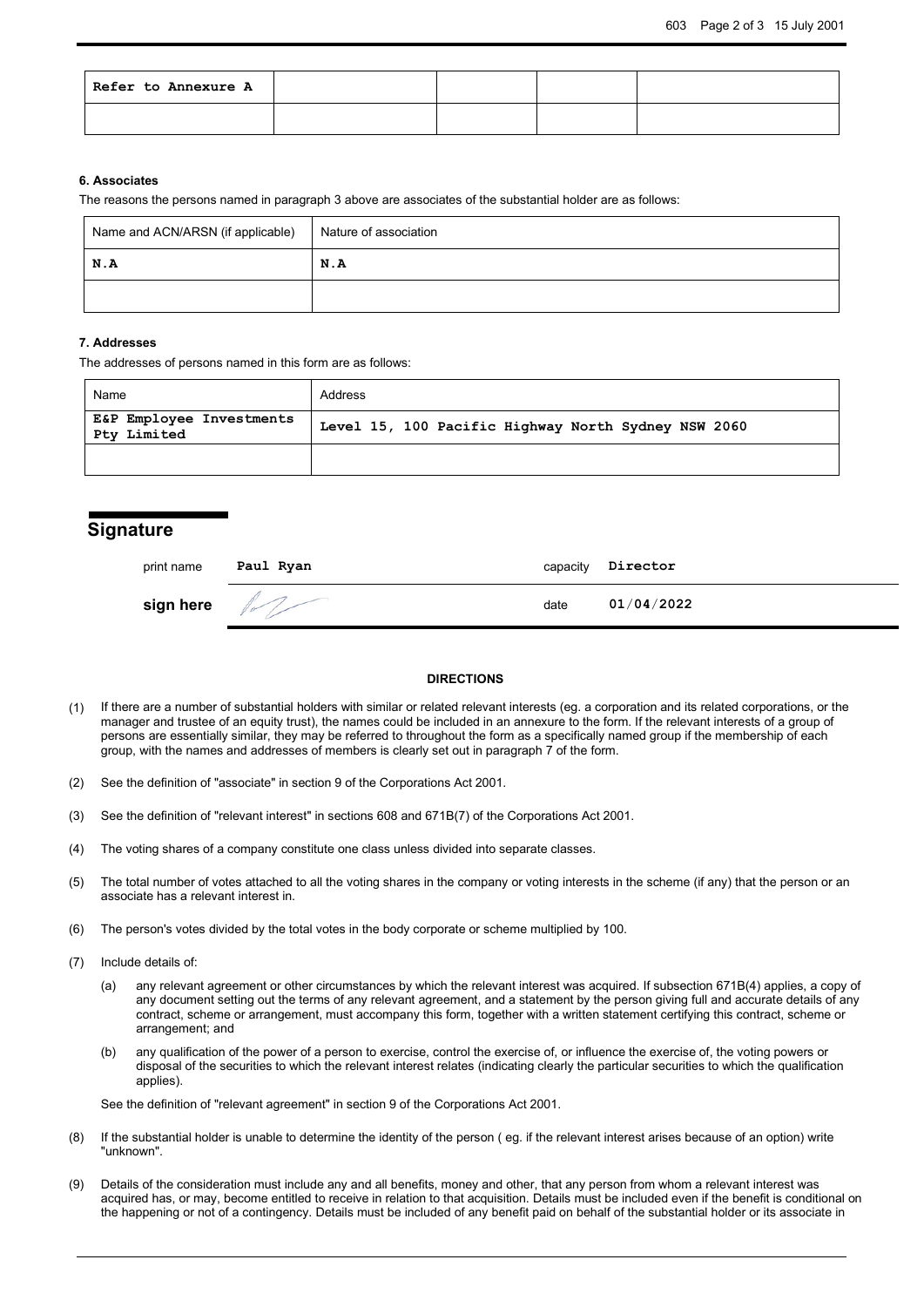relation to the acquisitions, even if they are not paid directly to the person from whom the relevant interest was acquired.